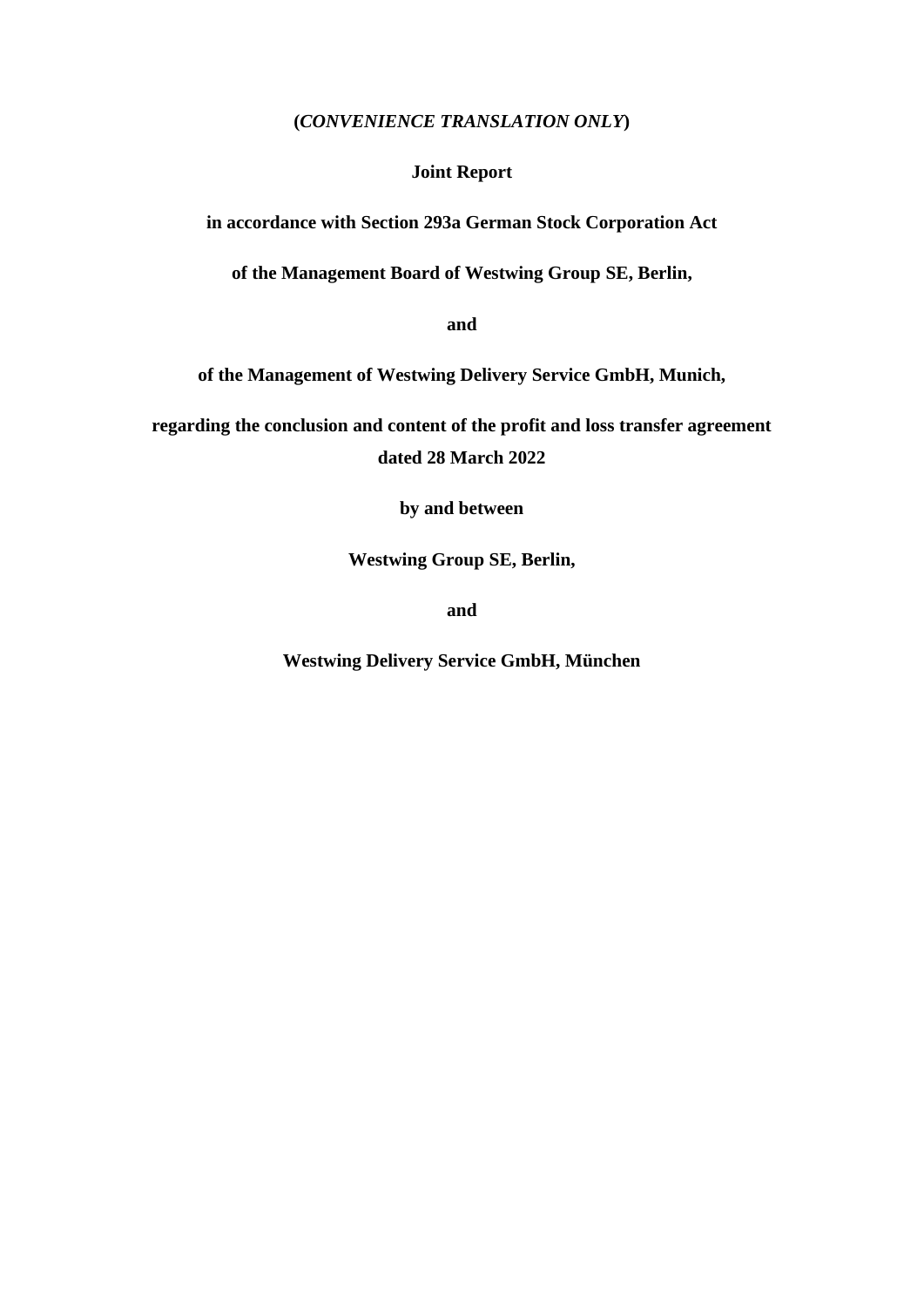### **I. Preliminary notice**

The management board of Westwing Group SE with registered seat in Berlin, registered with the commercial register (*Handelsregister*) of the local court (*Amtsgericht*) of Charlottenburg under HRB 239114 B (hereinafter also referred to as "**Westwing**" or the "**Controlling Company**") and the general manager of Westwing Delivery Service GmbH with registered seat in Munich, registered with the commercial register of the local court of Munich under HRB 265384 (hereinafter also referred to as the "**Affiliate**" or "**Dependent Company**") hereby jointly present the following report ("hereinafter the "**Report**") in accordance with Article 9(1) lit. c) ii) SE Regulation in conjunction with section 293a of the German Stock Corporation Act (Aktiengesetz, "**AktG**") regarding the profit and loss transfer agreement by and between the Controlling Company and the Dependent Company dated 28 March 2022 (hereinafter also referred to as the "**Agreement**") in order to be submitted to the Annual General Meeting of Westwing for approval. The Agreement is attached to the Report as Annex. The Report serves to inform the shareholders of the Controlling Company in preparation of the Annual General Meeting of the Controlling Company on 18 Mai 2022.

The Agreement was signed by the management board of the Controlling Company and the gereral management of the Dependent Company on 28 March 2022. The Agreement requires the approval of the general meeting of Westwing as well as the approval of the shareholders' meeting of the Dependent Company in order to become effective. The shareholders' meeting of the Dependent Company will be asked to consent to the Agreement in a timely manner. The management board and the supervisory board of Westwing will propose to the annual general meeting convened for 18 May 2022 to approve the conclusion of the Agreement.

Pursuant to section 294(2) AktG, the Agreement must also be entered into the commercial register of the Affiliate in order to become effective. With regard to the provisions on profit transfer and loss absorption, the Agreement shall apply retroactively from 1 January 2022.

### **II. The Contractual Parties of the Agreement**

### **1. Westwing Group SE**

The Westwing Group SE is a European Company under German law with registered seat in Berlin. The shares of the Controlling Company are listed in the regulated market (Prime Standard) of the Frankfurt Stock Exchange (ISIN: DE000A2N4H07 / WKN: A2N4H0).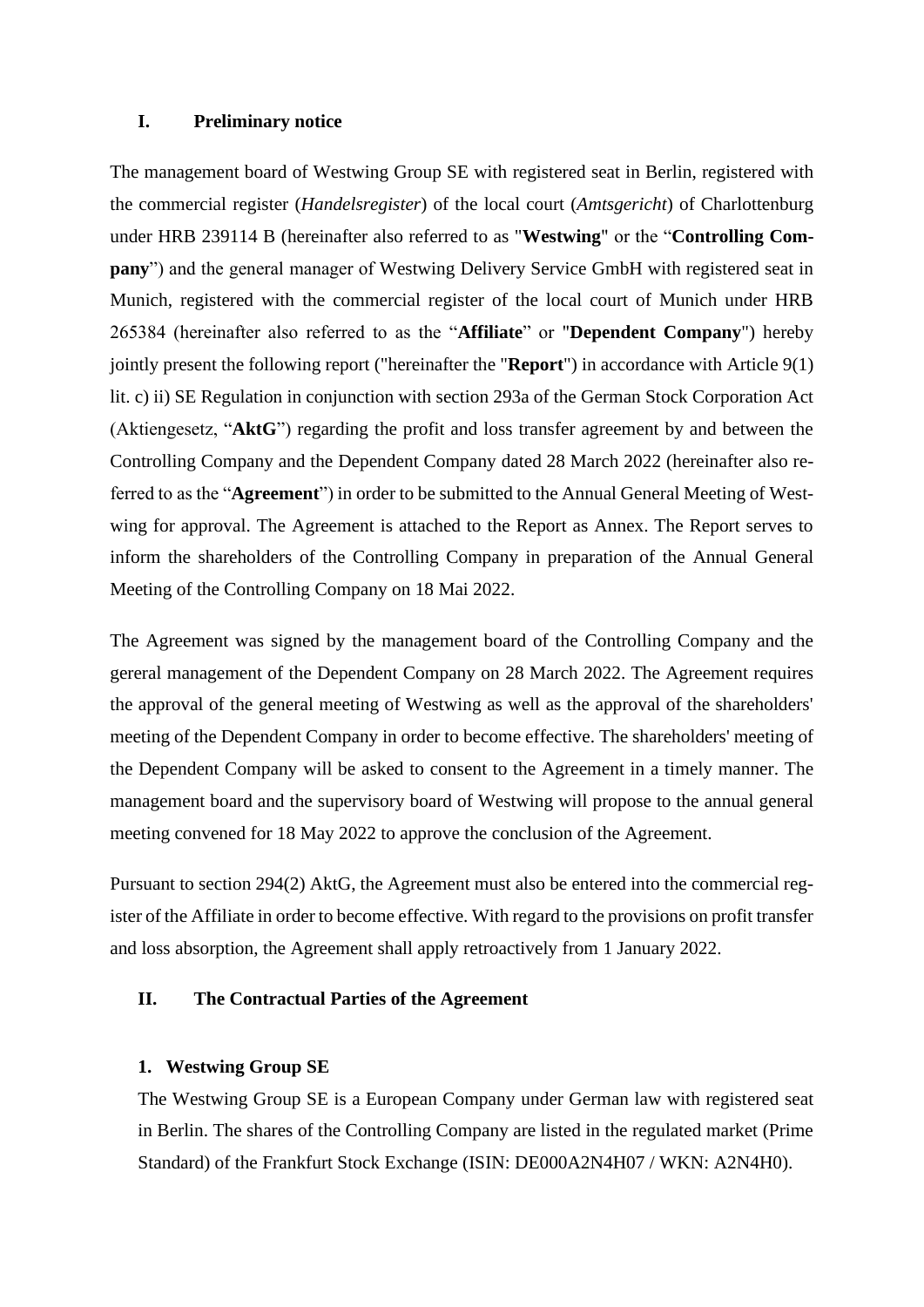The Controlling Company together with its direct and indirect affiliates ("**Westwing-Group**") operates as an inspirational brand in Home & Living eCommerce in Europe.

Westwing was founded in 2011 and offers customers different Home & Living categories such as textiles, furniture, lighting, kitchen accessories and decoration.

Westwing is a Home & Living eCommerce brand in Europe and aims to inspire its loyal customers through a "shoppable magazine" concept with a curated range of products and varying content.

Since Westwing's founding, our strategy has always been to inspire our customers by providing them with a daily interior magazine with the opportunity to discover and instantly shop their favorite Home & Living pieces. This shopping experience distinguishes us from typical Home & Living eCommerce, which is usually search based. We offer our customers relevant Home & Living categories such as textiles, furniture, lighting, kitchen accessories, and decoration, and can thereby address all their Home & Living needs.

Through our daily themes, our customers can find new ideas from décor tips to home stylings with matching products. Additionally, they find a large variety of products on WestwingNow, our permanent assortment website. We present our products alongside beautiful visual content such as shoppable interior themes, home stories and home styling tips.

Our content creation is done by a large team of art directors, interior designers, videographers and photographers, among others. The content creation teams work with the style and merchandizing teams to find the right combination of inspiration and merchandizing for our customers.

In accordance with its Articles of Association, the object of the Controlling Company is the development, marketing and provision of internet services (e-commerce trade in goods of various kinds, in particular furnishings, furniture, decorative accessories, antiques, home textiles and related products), the development, production and marketing of and trade in such goods, in particular furnishings, furniture, decorative accessories, antiques, home textiles and related products, the provision of logistics services, digital services and all related business and services in Germany and/or abroad, itself or through affiliates or otherwise. Westwing is entitled to take all actions and measures and may engage in all transactions that are related to the object of the company or are suitable to directly or indirectly serve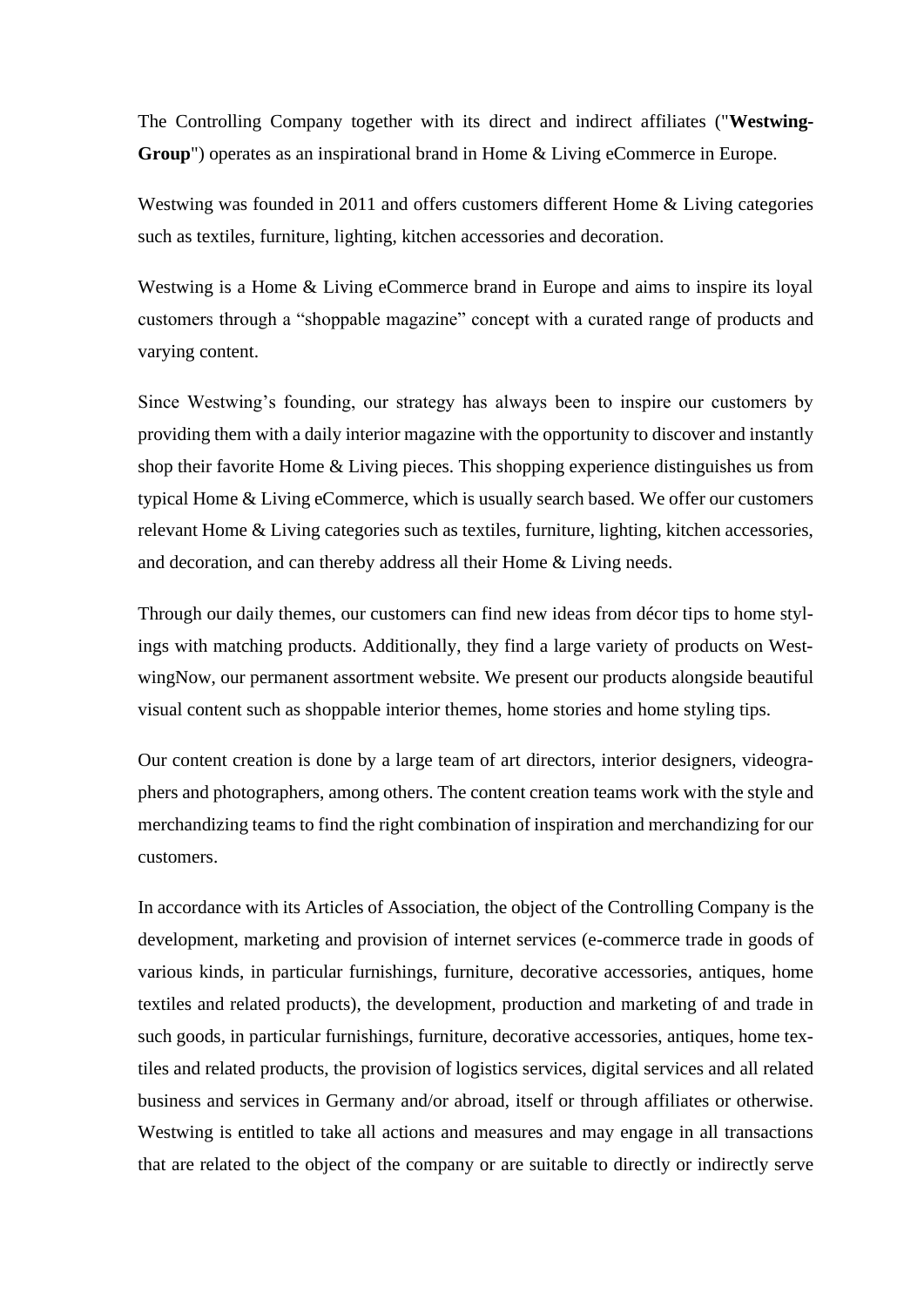the object of the Controlling Company. Westwing may also establish, acquire and participate in other companies in Germany and abroad as well as manage such companies or limit itself to the management of a participation. It may have its operations and the shareholdings it holds managed in whole or in part by affiliated companies or transfer or outsource them to such companies and conclude inter-company agreements. Westwing may also establish branches and permanent establishments at home and abroad. Westwing may also limit its activities to a part of the activities mentioned in section 2(1).

The share capital of the Controlling Company amounts to EUR 20,903,968.00 and is divided into 20,903,968 bearer shares (no-par value shares) with a pro rata amount of the share capital of EUR 1.00 per share at the time of the presentation of this Report.

The management board currently consists of Stefan Smalla and Sebastian Säuberlich. The supervisory board currently consists of Christoph Barchewitz (chairman of the supervisory board), Dr. Antonella Mei-Pochtler (vice chairman of the supervisory board), Michael Hoffmann, Thomas Harding and Mareike Wächter.

As of 31 December 2021 the Controlling Company employed 488 employees.

The Controlling Company is subject to unlimited corporation tax and trade tax in Germany.

The financial year of the Controlling Company is the calendar year. The annual financial statements of the Controlling Company record a net loss of TEUR 26,060 and an accumulated deficit of TEUR 142,987 for the financial year of 2019. For the financial year of 2020, the annual financial statements of the Controlling Company show a net profit of TEUR 4,489 and an accumulated deficit of TEUR 138,498. The consolidated financial statements of the Controlling Company show an annual result of EUR -38.0 million for the financial year of 2019 and EUR 29,8 for the financial year of 2020.

The balance sheet of the Controlling Company records on 31 December 2021 a balance sheet total of TEUR 261,334. With equity of TEUR 224,176, the equity ratio on 31 December 2019 was around 96 % (31 December 2020: around 93 %).

For further details on the economic situation of the Controlling Company and the Westwing Group, we refer to the last three adopted annual financial statements, approved consolidated financial statements and combined management reports for the financial years from 2019 until 2021, which, in addition to this Report pursuant to Article 9(1) lit. c) ii) SE Regulation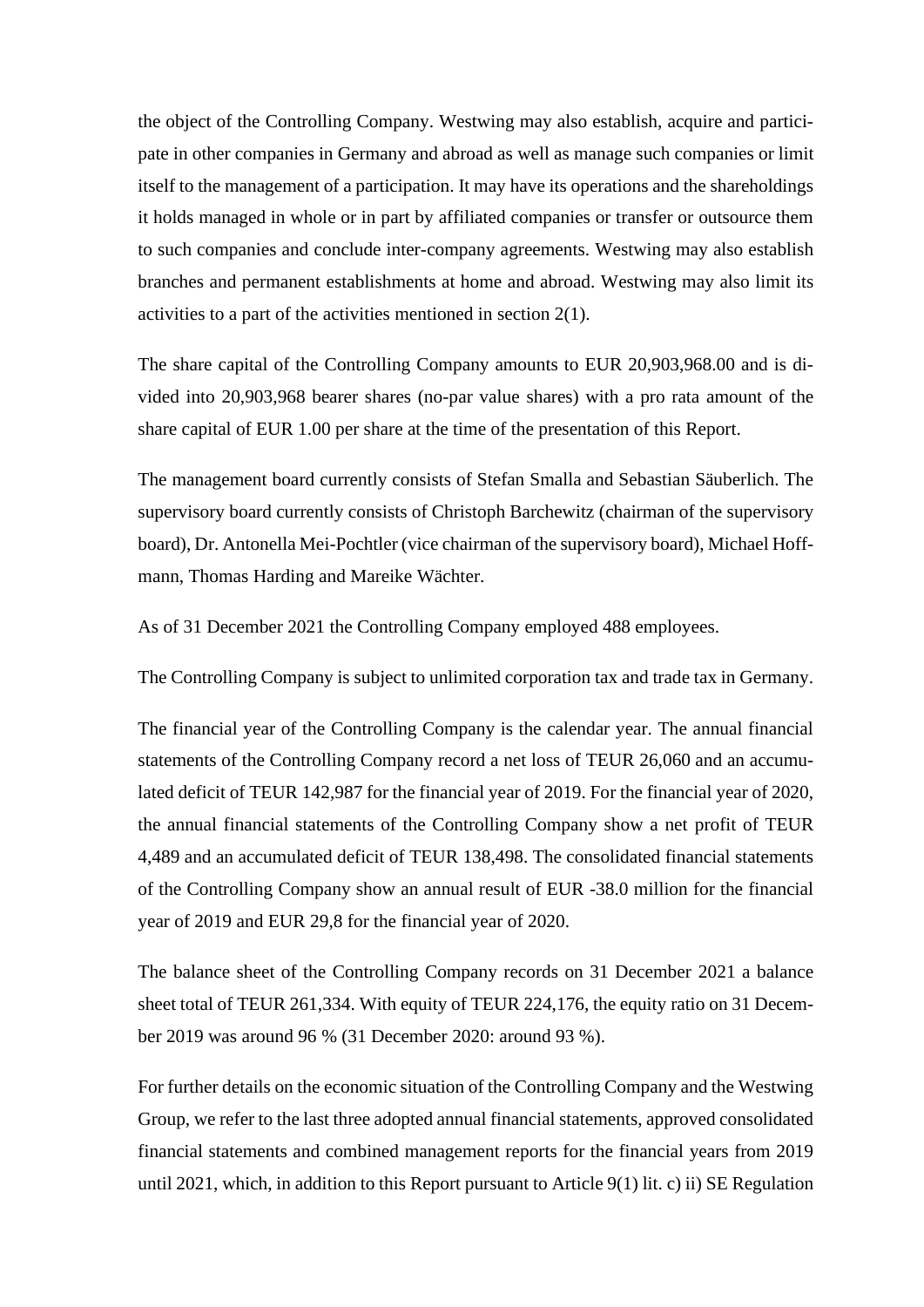in conjunction with section 293f (1) sentence 1 no. 2 AktG, will be accessible on the website of the Controlling Company.

# **2. Westwing Delivery Service GmbH**

The Dependent Company is a limited liability company (*Gesellschaft mit beschränkter Haftung*) under German law with its registered office in Munich. Westwing is the sole shareholder of the Affiliate. The Dependent Company was founded in 2021.

The object of the Dependent Company according to its articles of association is the provision of logistic services, in particular the delivery and installation of furniture and furnishings, including related services, insofar as no licence is required for this.

The share capital of the Dependent Company is EUR 25,000. The managing director is Stefan Smalla. The Dependent Company has no supervisory or advisory board. The Dependent Company employed 20 employees as of 31 December 2021.

The financial year of the Dependent Company corresponds to the calendar year. According to the annual financial statements under commercial law, the Dependent Company generated a net income of EUR 6,549 in the financial year of 2021. On 31 December 2021, the balance sheet records a balance sheet total of EUR 737,732 and equity of EUR 31,549.

Subject to the occurrence of unexpected events, a slight annual net profit of the Dependent Company is expected for the financial year of 2022 as well as for the following years.

# **III. Legal and economic reasons for concluding the Agreement**

Westwing and the Dependent Company intend to conclude the Agreement in the financial year of 2022, in which the Dependent Company undertakes to transfer its entire profit to Westwing. In return, Westwing undertakes to assume the losses of the Dependent Company.

The Agreement is an economically reasonable and thus customary arrangement for the integration of affiliates in a group. The Agreement is concluded because of the tax advantages for the group as whole as described below.

This Agreement serves to establish a tax group for corporate income tax purposes - and thus also for trade tax purposes - between Westwing and the Dependent Company pursuant to sections 17, 14 of the Corporate Tax Act (*Körperschaftsteuergesetz*, "**KStG**"). Westwing holds all shares in the Dependent Company. The tax group for corporate tax purposes results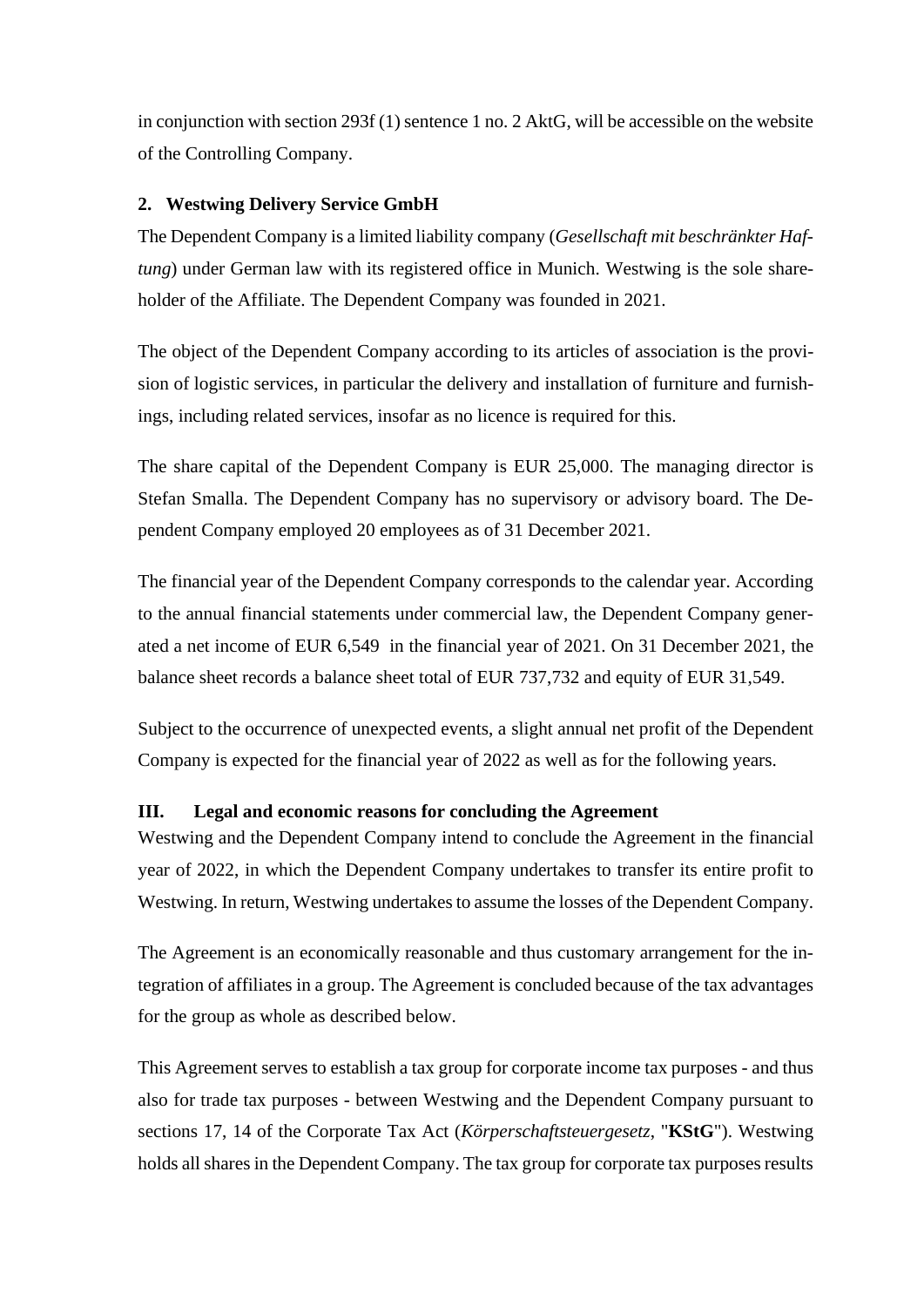in combined taxation of the Controlling Company and the Dependent Company. The Agreement allows Westwing to utilize potential start-up losses of the subsidiary for tax purposes or to apply its own loss carryforwards to future profits of the subsidiary. Likewise, taxation in the event of profit distributions by the subsidiary will be avoided in the future. The Agreement thus has a positive effect on the company result. No risks beyond the usual business risks associated with the Dependent Company's activities are evident.

The conclusion of the Agreement has no economic or operational effects on the Contractual Parties. In particular, no changes in the ownership interests in the Contractual Parties are associated with it. The Agreement cannot be terminated before the expiration of five (5) years.

There are no economically reasonable alternatives to the conclusion of the Agreement between Westwing and the Dependent Company with which the objectives described above could have been achieved equally or better.

### **IV. Explanation of the contractual content of the Agreement**

The content of the Agreement is based on the legal requirements of sections 291 et seq. AktG and it is essentially limited to the necessary provisions, supplemented by provisions resulting from the requirements for the recognition of the intended tax group.

The following should be noted with regard to the individual provisions of the Agreement:

# **1. Profit Transfer (Section 2 of the Agreement)**

The Dependent Company undertakes to transfer its respective total profit determined in accordance with the provisions of the German Commercial Code (Handelsgesetzbuch, HGB) to Westwing as of the beginning of the financial year in progress at the time of the entry of this Agreement into the Commercial Register, subject to the creation or dissolution of reserves specified in more detail. The annual surplus arising without the transfer of profits shall be transferred, reduced by any loss carried forward from the previous year and by the amount to be allocated to the legal reserves pursuant to section 300 AktG, as well as by the amount blocked from distribution pursuant to section 268(8) HGB. Section 301 AktG must be observed. The Dependent Company may only transfer amounts from the annual net profit to further revenue reserves pursuant to section 272(3) HGB with the consent of Westwing, provided that this is permissible under commercial law and economically justified on the basis of a reasonable commercial assessment. Further revenue reserves formed during the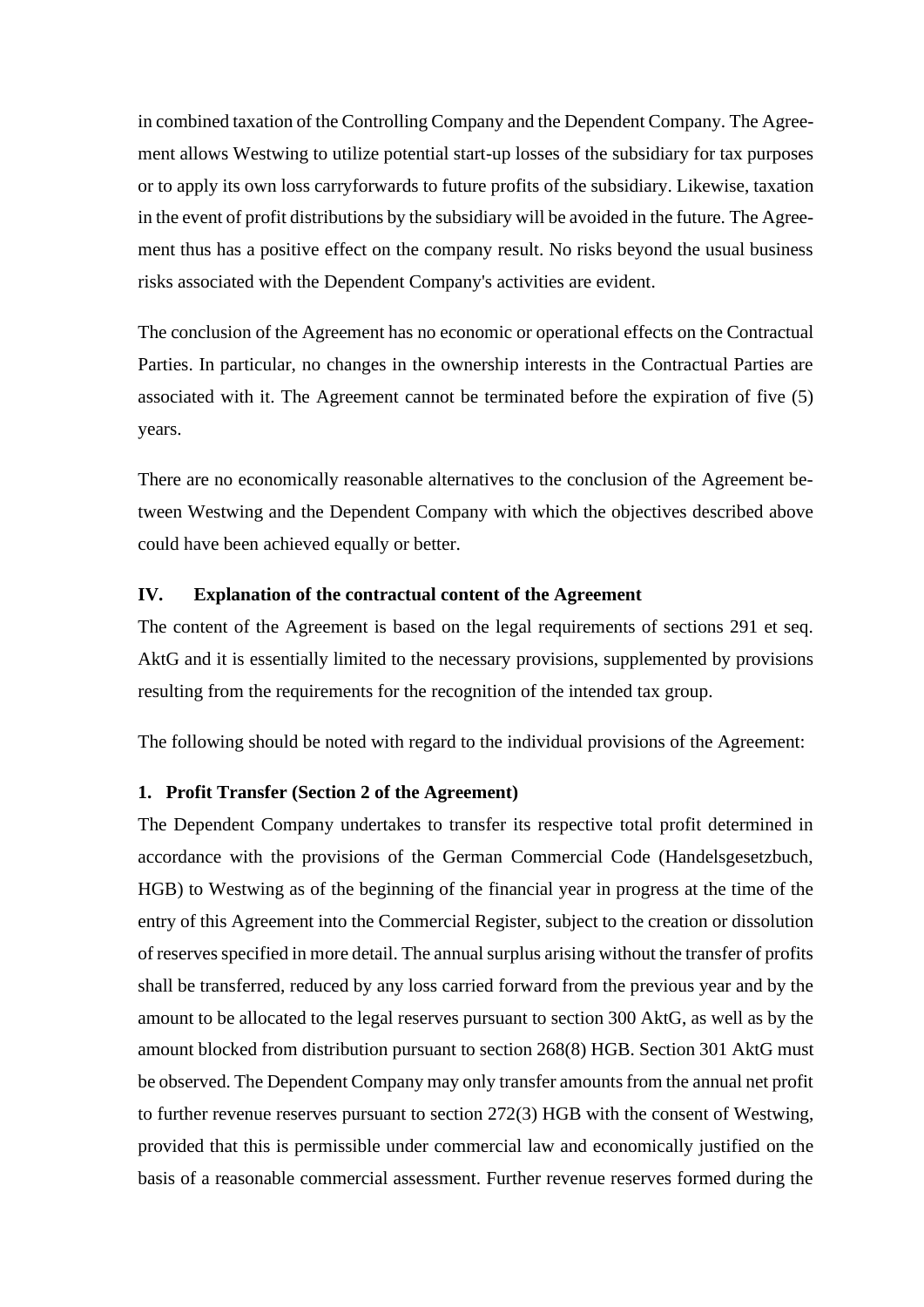term of the Agreement pursuant to section 272(3) HGB must be dissolved at Westwing's request and used to offset the net loss for the year or transferred as profit to the extent permitted by law.

This provision corresponds to the limits on the transfer of profits provided for in section 301 AktG and applicable here accordingly. Section 301 AktG, as amended, is applicable accordingly. A transfer of amounts from the dissolution of reserves formed before the beginning of the Agreement is excluded.

The tax group for profit tax purposes generally requires a transfer of the entire profit of the Dependent Company; only under certain conditions the formation of revenue reserves from the income generated by the subsidiary is permissible. According to section  $2(2)$  of the Agreement, the Dependent Company may only, excluding statutory reserves, transfer amounts from the annual net profit to further revenue reserves pursuant to section 272(3) HGB to the extent the consent of the Controlling Company is given and the transfer is legally permissible and economically justified on the basis of a reasonable commercial assessment. This wording is based on the wording of section 14(1) sentence 1 No. 4 KStG in conjunction with section 17(1) sentence 1 KStG. There must be a specific occasion for the formation of the reserve. In this case, the profit to be transferred by the Dependent Company to the Controlling Company is reduced.

Pursuant to section 2(4) sentence 1 of the Agreement, the claim for profit transfer arises at the end of the last day of the respective financial year of the Controlling Company (currently 31 December). It becomes due 6 weeks after the approval of the annual financial statements of the Dependent Company.

The regulations described above are customary within the framework of a profit and loss transfer agreement and closely follow the legal regulations.

### **2. Loss Assumption (Section 2(5) of the Agreement)**

Westwing is obliged to assume losses in accordance with the provisions of article 9(1) lit. c) of the Regulation (EC) No 2157/2001 ("**SE-Regulation**") in conjunction with section 302 AktG, which both apply as amended to the Agreement. In this respect, Westwing bears the economic risk of the Dependent Company. This assumption of losses is a legally binding consequence of the Agreement. The reference in section 2(5) of the Agreement to the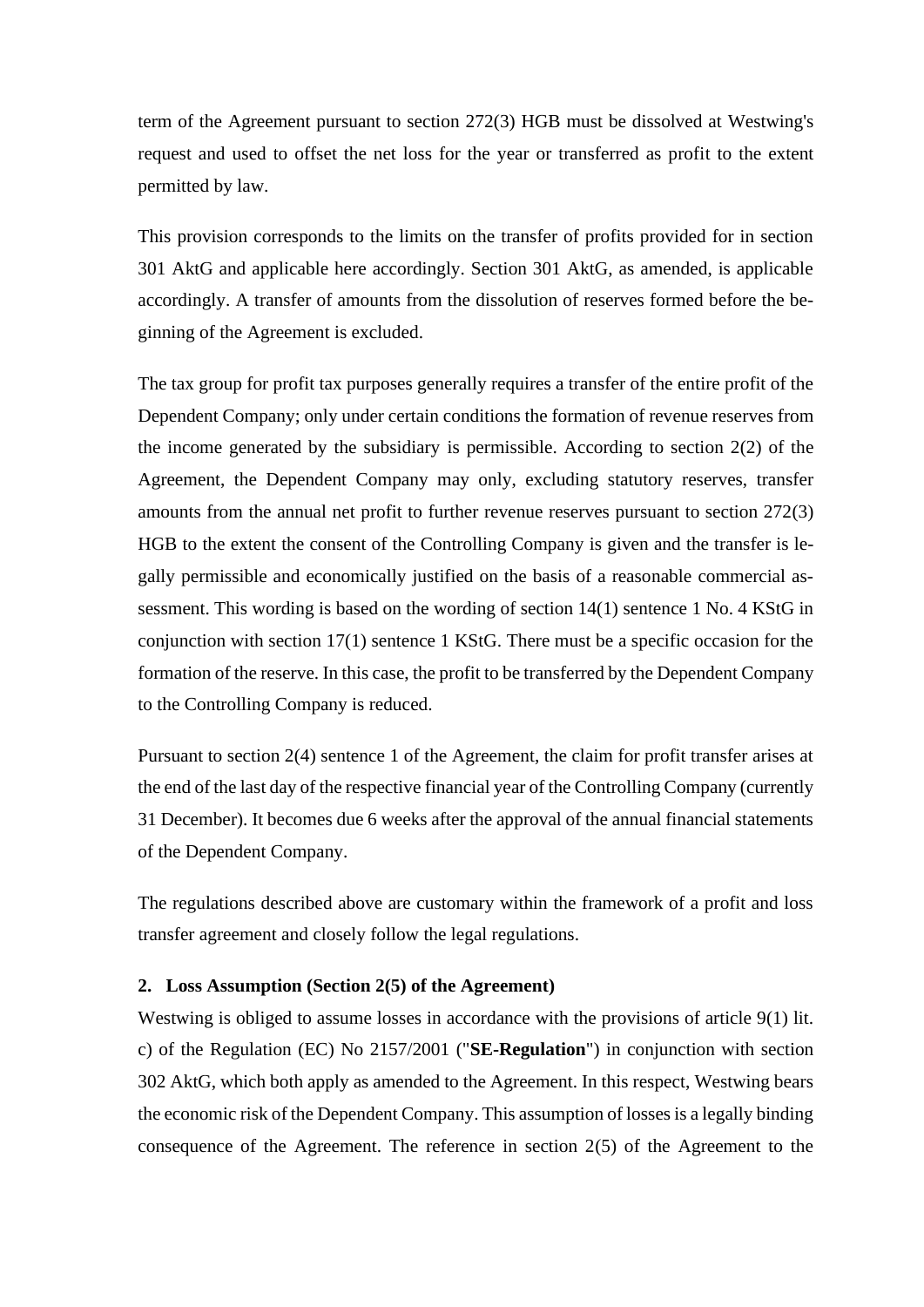provision of section 302 AktG referring to section 302 AktG, as amended, constitutes a dynamic reference.

According to the current version of section 302(1) AktG at the time the Report is presented, the obligation of the Controlling Company to assume losses only applies insofar as a net loss for the year that would otherwise arise is not offset by withdrawing amounts from further revenue reserves that were transferred to them during the term of the Agreement. Thus, to the extent that further revenue reserves were formed during the term of the Agreement, they may be dissolved to compensate for losses in subsequent years instead of bringing this about by compensatory payments by the Controlling Company.

Pursuant to section 2(5) sentence 2 in conjunction with section 2(4) sentence 1 of the Agreement, the obligation to assume losses shall arise at the end of the last day of the relevant financial year of the Dependent Company (currently 31 December). The claim for compensation of losses is due 6 weeks after the approval of the annual financial statements of the Dependent Company.

The provisions set out in section 2(5) of the Agreement correspond to provisions on loss compensation typically contained in profit and loss transfer agreements and they are strongly based on the statutory provisions.

### **3. Information Rights (Section 3 of the Agreement)**

In addition to the statutory information rights, the Agreement grants Westwing full information rights regarding the books and other business documents of the Dependent Company. Thus, Westwing may at any time request to inspect the relevant documents and information on the business affairs of the Dependent Company. The provision considers the interest of the Controlling Company to be informed about the business development of the Dependent Company and to be able to calculate any claims for the transfer of profits or obligations to compensate for losses. For this reason, section 3 sentence 2 of the Agreement additionally stipulates that the rights and obligations with regard to the period during which the Agreement was valid remain unaffected by the event of a termination of the Agreement or a partial or complete sale of the shares in the Dependent Company by the Controlling Company.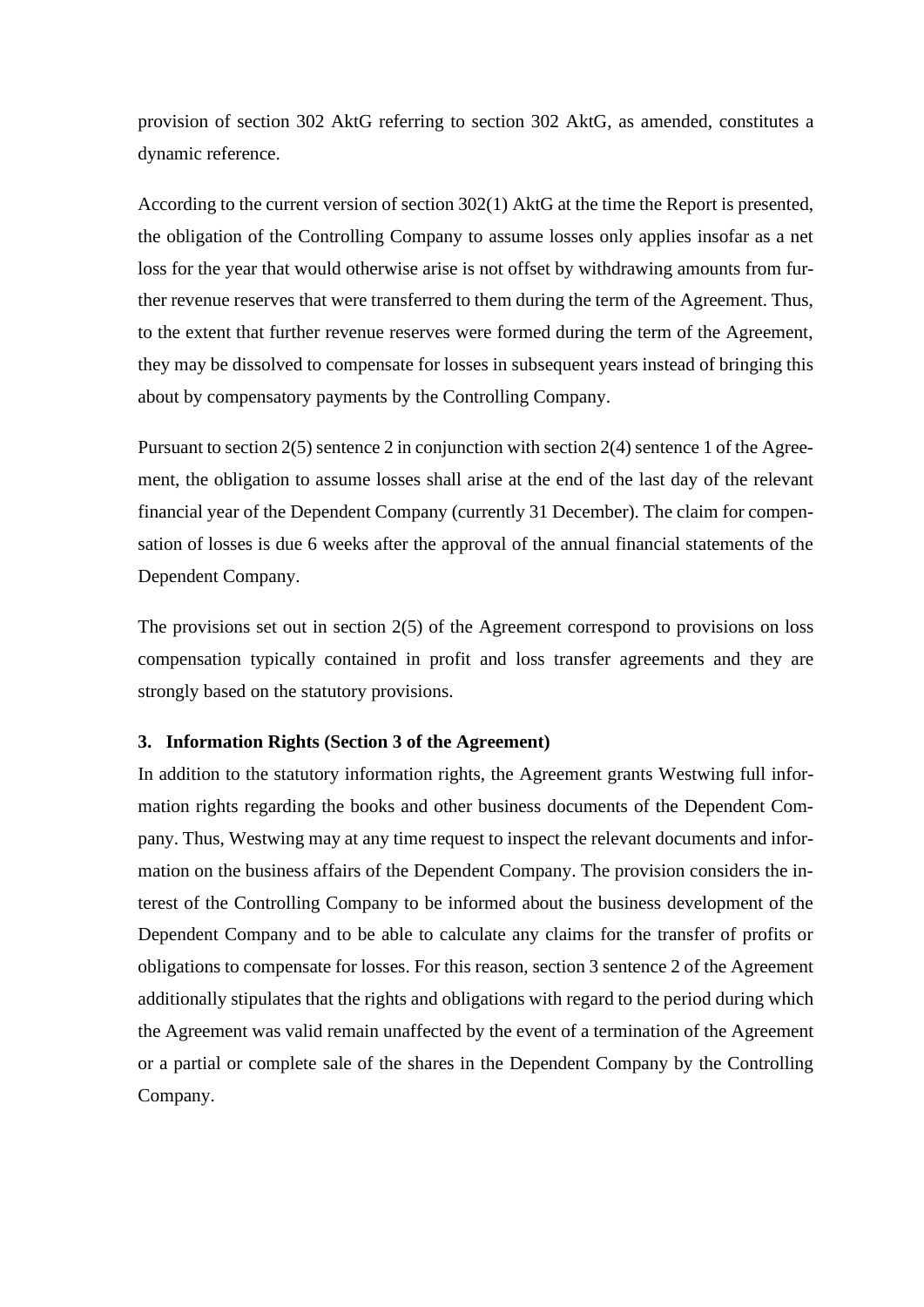#### **4. Effectiveness and Term of the Agreement (Section 4 of the Agreement)**

The Agreement is concluded subject to the approval of the general meeting of Westwing and the approval of the shareholders' meeting of the Dependent Company. It shall become effective upon entry into the commercial register of the Dependent Company and shall apply with retroactive effect from the beginning of the financial year in progress at the time of its entry. The requirement of the entry into the commercial register of the Dependent Company for effectiveness of the Agreement is a result of the corresponding application of the provision stated in section 54 of the Act on Limited Liability Companies (*Gesetz betreffend die Gesellschaften mit beschränkter Haftung*, "**GmbHG**").

The Agreement is concluded for an indefinite period of time. In general, the Agreement may only be terminated with two months' notice prior to the end of the financial year. However, it may be terminated not earlier than at the end of the financial year after which the tax group to be established by the Agreement has completed its minimum term for tax purposes (according to the current legal situation: five (5) years; section 14(1) sentence 1 no. 3 in conjunction with section 17 KStG and section 2(2) sentence 2 of the Business Tax Act (*Gewerbesteuergesetz*, "**GewStG**")). The notice of termination must be given in writing. The punctuality of the notice of termination is determined by its receipt by the respective other Contractual Party. The Agreement shall be extended by one year after expiration of the minimum term applying the same notice period for termination.

The right to terminate for good cause without any notice period remains unaffected pursuant to section 4(3) sentence 1 of the Agreement. Section 4(3) sentence 2 of the Agreement mentions examples of reasons which may justify a termination for good cause in individual cases. Accordingly, termination for good cause is possible if the Controlling Company sells all its shares in the Dependent Company or sells shares in the Dependent Company with the consequence that the prerequisites of the financial integration of the Dependent Company in the Controlling Company no longer are satisfied according to tax law. In addition, the contribution of the shares in the Dependent Company by the Controlling Company as well as a transformation, spin-off, merger or liquidation of the Controlling Company or the Dependent Company may constitute good cause for termination without notice. In addition, in accordance with section 297 AktG, there is the possibility of a premature termination for good cause without application of any notice period, which cannot be excluded by contract.